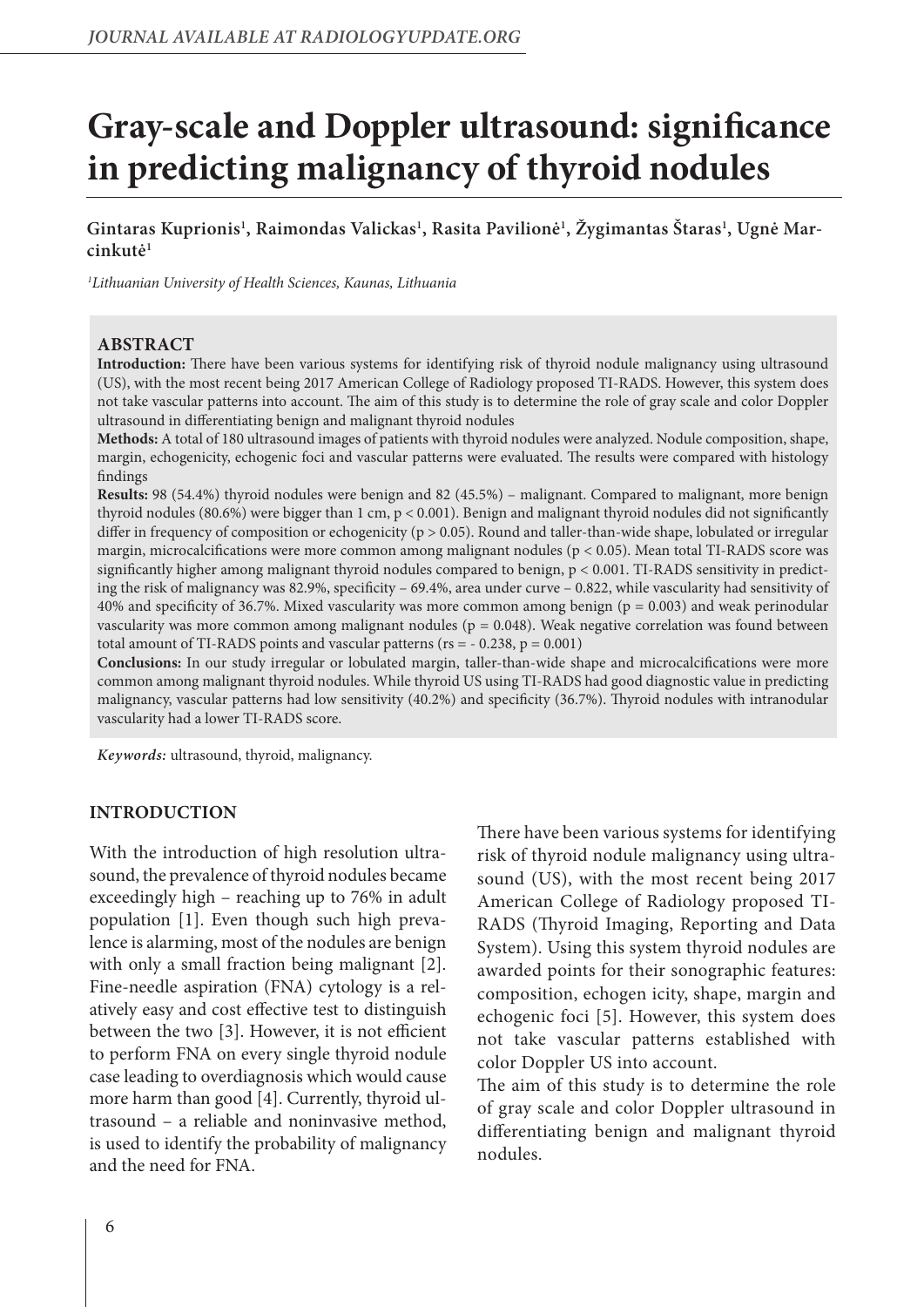#### **LITERATURE REVIEW**

## **THYROID NODULES**

The thyroid is an endocrine gland in the neck which plays an important role in metabolism by producing three hormones: Triiodothyronine (T3), Tetraiodothyronine (T4), Calcitonin, and releasing them into the bloodstream. American Thyroid Association describes thyroid nodules as "discrete lesions within the thyroid gland, radiologically distinct from surrounding thyroid parenchyma." [6]. These lesions are a common finding, with prevalence reaching up to 68-76% among adults [1,7]. There was a significant leap in prevalence of thyroid nodules due to introduction of high resolution ultrasound systems. Before, thyroid nodules were palpable only in 4-7% of population [8,9]. Most of the nodules are benign, with 10-15% being malignant [10,11]. Serum thyrotropin (TSH) and thyroid US are essential in thyroid nodule evaluation, with former providing important information about nodule

functionality and latter – about the presence of sonographic features that suggest malignancy. Fine-needle aspiration cytology is the test that follows thyroid US if nodules are found to be suspicious. FNA is used to effectively determine thyroid nodule malignancy or the need for histological evaluation to reach a definitive decision [3,12]. Histologically thyroid cancer can be divided into four major types: papillary, follicular, medullary and anaplastic, with the most frequent being papillary thyroid carcinoma [13].

#### **THYROID ULTRASOUND**

Thyroid sonography is an useful tool in evaluation of various thyroid disorders. According to American Association of Clinical Endocrinologists (AACE) and Associazione Medici Endocrinologi (AME) recommendations, thyroid ultrasound should be used [14,15]:

• To confirm the presence of thyroid nodules, to characterize them and to evaluate the risk of malignancy;

• To evaluate diffuse changes in thyroid parenchyma;

• To differentiate between thyroid nodules and other cervical masses;

• To detect post-operative residual or recurrent tumor in thyroid bed or metastases to neck lymph nodes;

• To screen high risk patients for thyroid malignancy (history of familial thyroid cancer, multiple endocrine neoplasia (MEN) type II and irradiated neck in childhood);

• To guide diagnostic and therapeutic interventional procedures.

As mentioned previously, thyroid ultrasound can be used to predict malignancy in thyroid nodules and to determine the need for FNA. Certain sonographic features: hypoechogenicity, tallerthan-wide shape, irregular or lobulated margins, microcalcifications and increased intranodular vascularity were found to be independent risk factors suggesting malignancy [16-18]. However, 2017 American College of Radiology (ACR) TI-RADS regards solid composition of thyroid nodules as a suspicious feature and does not include vascular patterns at all [5]. Several other sources state that vascular patterns of thyroid nodules do not reflect risk of malignancy [19].

Reported diagnostic value of thyroid ultrasound in predicting malignancy varies by author. Sensitivity was reported to be as low as 41% or as high as 93%. Specificity and positive predictive value (PPV) ranged from 43 to 84% and from 34 to 74% respectively. However, reported negative predictive value (NPV) was high in most cases – ranging from 84 to 99.2% [20-22].

## **METHODS AND MATERIALS**

A retrospective study was performed, a total of 180 patient cases with thyroid nodules from 2014 to 2017 were analyzed in Lithuanian University of Health Sciences Kaunas Clinics. In all cases the definitive diagnosis was confirmed by post-operative histologic evaluation of surgical specimen. Patients' age, gender, sonographic features of thyroid nodules and results of cytological and histological evaluation were assessed.

Thyroid ultrasound procedure was performed as follows: patients were positioned lying faceup with a pillow placed under the shoulders to extend the area to be scanned, a linear transducer was used. Thyroid nodule composition, echogenicity, shape, margin, echogenic foci were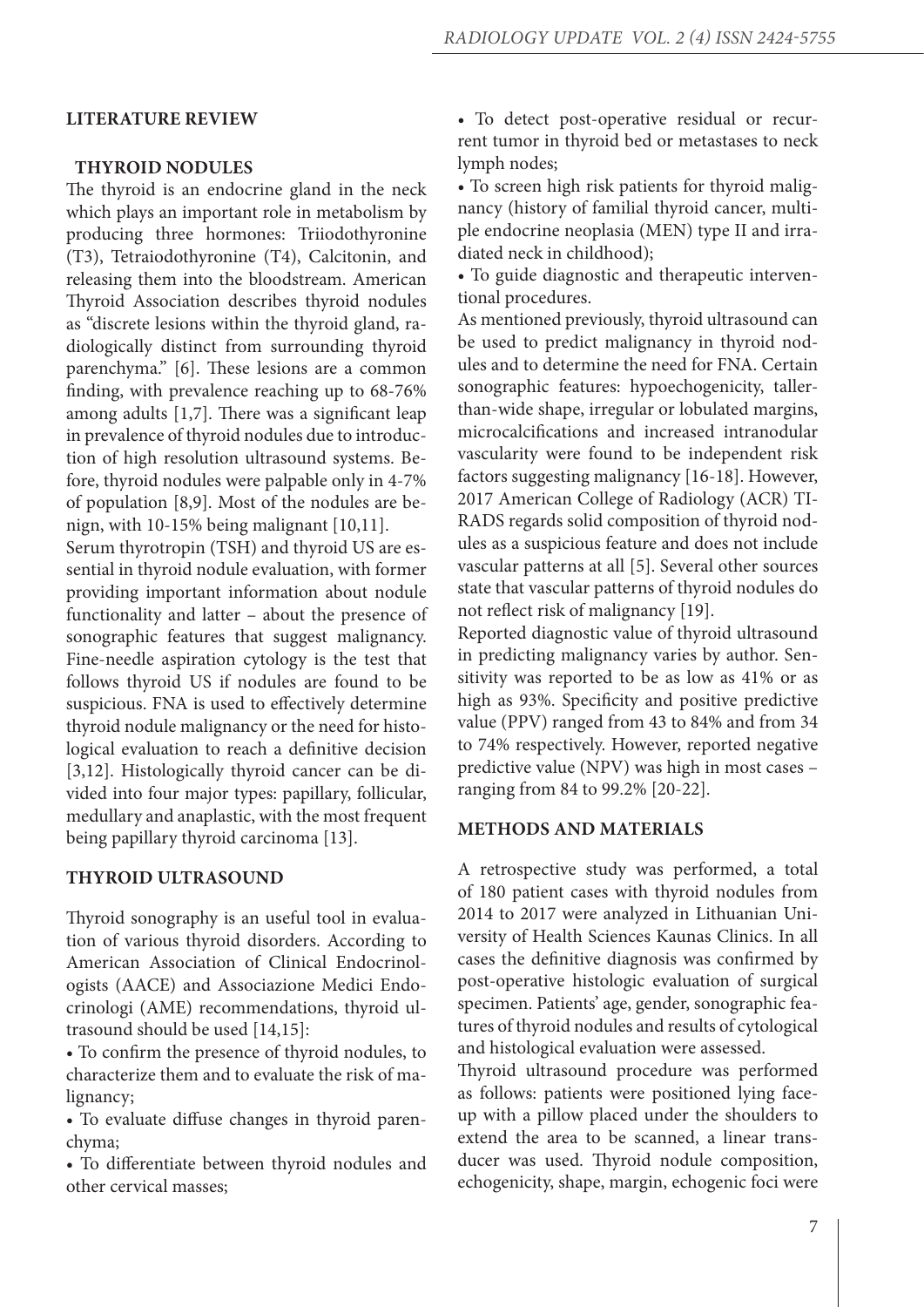| Composition                                      | Echogenicity                             | <b>Shape</b>               | <b>Margin</b>                                | Echogenic foci                                   |
|--------------------------------------------------|------------------------------------------|----------------------------|----------------------------------------------|--------------------------------------------------|
| Cystic or almost com-<br>pletely cystic - 0 pts. | Anechoic $-0$ pts.                       | Wider-than-tall $-0$ pts.  | Smooth $-0$ pts.                             | None or large comet-tail<br>$artifacts - 0 pts.$ |
| Spongiform - 0 pts.                              | Hyperechoic or isoecho-<br>$ic - 1$ pts. | Taller-than-wide -<br>pts. | Ill-defined $-0$ pts.                        | Macrocalcifications<br>$-1$<br>pts.              |
| Mixed cystic or solid - 1<br>pts.                | Hypoechoic - 2 pts.                      |                            | Lobulated or irregular<br>$-2$ pts.          | Peripheral (rim) calcifica-<br>$tions - 2 pts.$  |
| Solid or almost com-<br>pletely solid - 2 pts.   | Very hypoechoic $-2$ pts.                |                            | Extra-thyroidal<br>exten-<br>$sion - 3 pts.$ | Punctate echogenic foci<br>$-3$ pts.             |

## **Table 1. TI-RADS Categories**

Points awarded for sonographic features are then added. Depending on the total amount of points, thyroid nodules are assigned to one of the TI-

RADS Levels (TR): TR1, TR2, TR3, TR4 or TR5 (Table 2) [5].

# **Table 2. TI-RADS Levels**

| <b>TI-RADS Level</b>        | <b>Points</b> |
|-----------------------------|---------------|
| TR1 – Benign                | $\mathbf{0}$  |
| TR2 - Not Suspicious        | 2             |
| TR3 - Mildly Suspicious     | 3             |
| TR4 - Moderately Suspicious | $4-6$         |
| TR5 - Highly Suspicious     | $\geq 7$      |

Thyroid nodule size, presence of halo and vascular patterns were assessed as well. Vascular patterns were evaluated using Color Doppler US and assigned one of the following: absent vascular flow, exclusively weak or intense perinodular, exclusively weak or intense intranodular, mixed vascular flow. As suggested in 2017 ACR TI-RADS solid composition, hypoechogenicity, taller-than-wide shape, irregular or lobulated margin, punctate echogenic foci were considered as sonographic features suggesting malignancy, intranodular vascular pattern with or without perinodular vascularity was also considered as a sign of malignancy when evaluating the diagnostic value of vascularity (Fig. 1,2).

**Fig 1. Solid, very hypoechoic, taller-than-wide thyroid nodule with irregular margin, absent calcifications, weak perinodular and intranodular vascularity.**



**Fig 2. Solid, hypoechoic, wider-than-tall thyroid nodule with lobulated margin, punctate echogenic foci, weak perinodular and intranodular vascularity.**

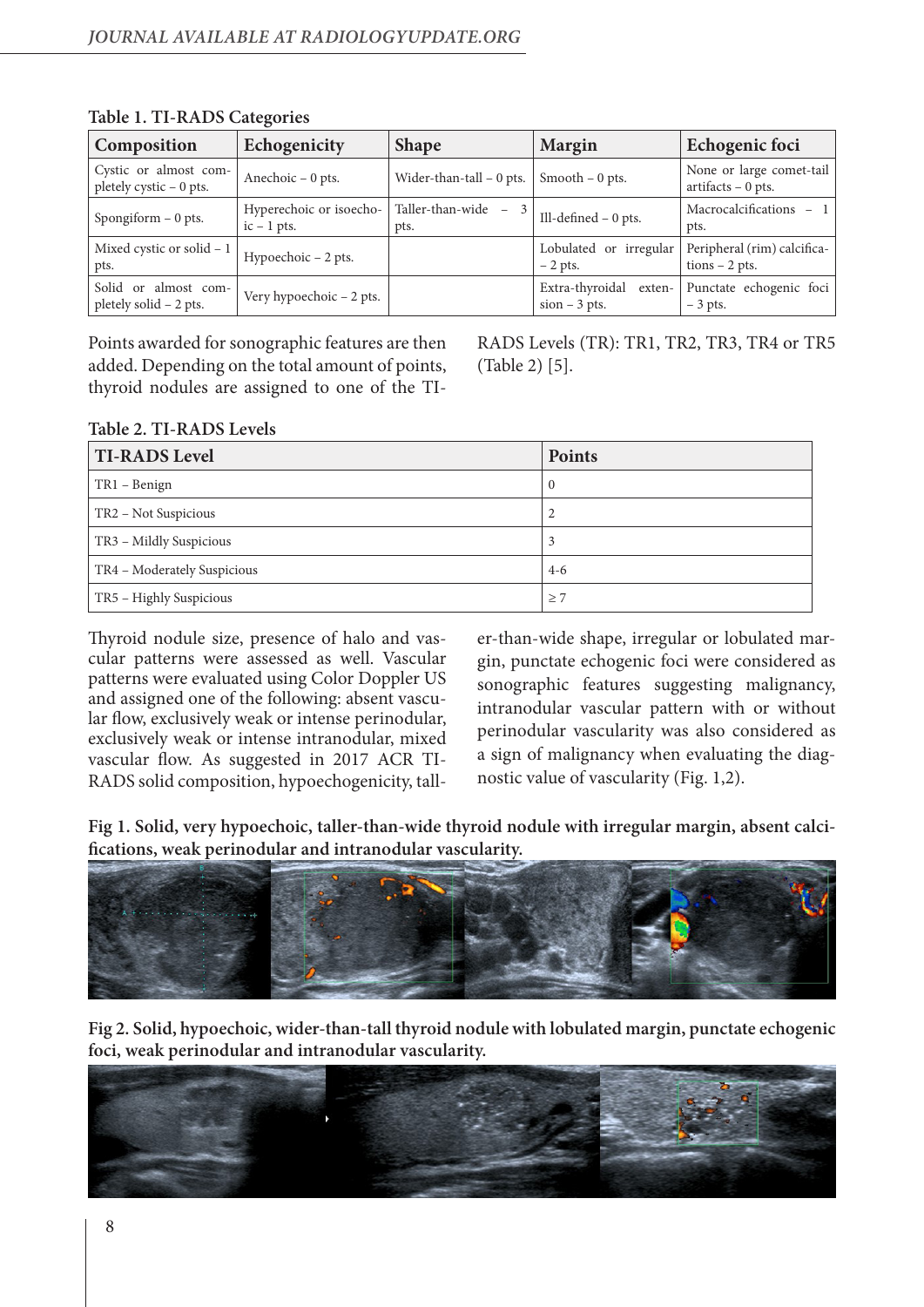Statistical analysis was performed with "IBM SPSS Statistics 17.0" and "MedCalc 18.2.1". Descriptive statistics were given in form of means with standart deviation and minimum/maximum values of the variables. Student's t-test was used to compare means of two variables atleast on ordinal scale. Chi-squared test was used to compare two independant variables. Fisher's exact test was used to compare two independant variables if the sample sizes were small. Spearman correlation coefficient (rs) was used to evaluate the correlation between two variables – one on the interval and other on ordinal scale. Sensitivity, specificity and accuracy were calculated using ROC curve. Younden index (J) was used to find optimal cut-off value. Results were considered statistically significant with p values of 0.05 and lower.

## **RESULTS**

# **DEMOGRAPHIC AND CLINICAL CHAR-ACTERISTICS**

Out of 180 cases that were analyzed, 22 (12.2%) patients were male and 158 (87.8%) – female. Patients' mean age was  $54.38 \pm 18.2$  years, with the youngest being 12 and the oldest – 90 years. Mean age of male patients was  $58.05 \pm 19.7$ , female –  $53.87 \pm 18.0$  years. Mean age of patients diagnosed with thyroid cancer was  $52.9 \pm 17.7$ , with benign nodules  $-55.6 \pm 18.7$  years – higher compared to a study by Frates et al where mean age of patients with malignant and benign thyroid nodules was  $46.2 \pm 0.9$  and  $40.1 \pm 0.3$  respectively [23]. No significant differences between the age of male and female patients and between age of patients with malignant and benign thyroid nodules were found ( $p > 0.05$ ).

Out of 180 thyroid nodules, 98 (54.4%) were benign and 82 (45.5%) were malignant. Diagnoses of all cases were verified by histologic evaluation of surgical specimen. In cases of malignant thyroid nodules, papillary thyroid carcinoma was the most common (90%) and medullary thyroid carcinoma – the least common (1.25%) diagnosis. Papillary and follicular thyroid cancer combined takes up 92.5% of the cases which matches the frequency mentioned in American Thyroid Association (ATA) guidelines (> 90%) [6]. Frequency of medullary thyroid cancer was lower than the one mentioned in a study by Ball – 2-5% of all thyroid cancer cases [24]. Distribution of thyroid cancer types found during histologic evaluation is shown in Fig 3.



### **Fig 3. Types of thyroid cancer**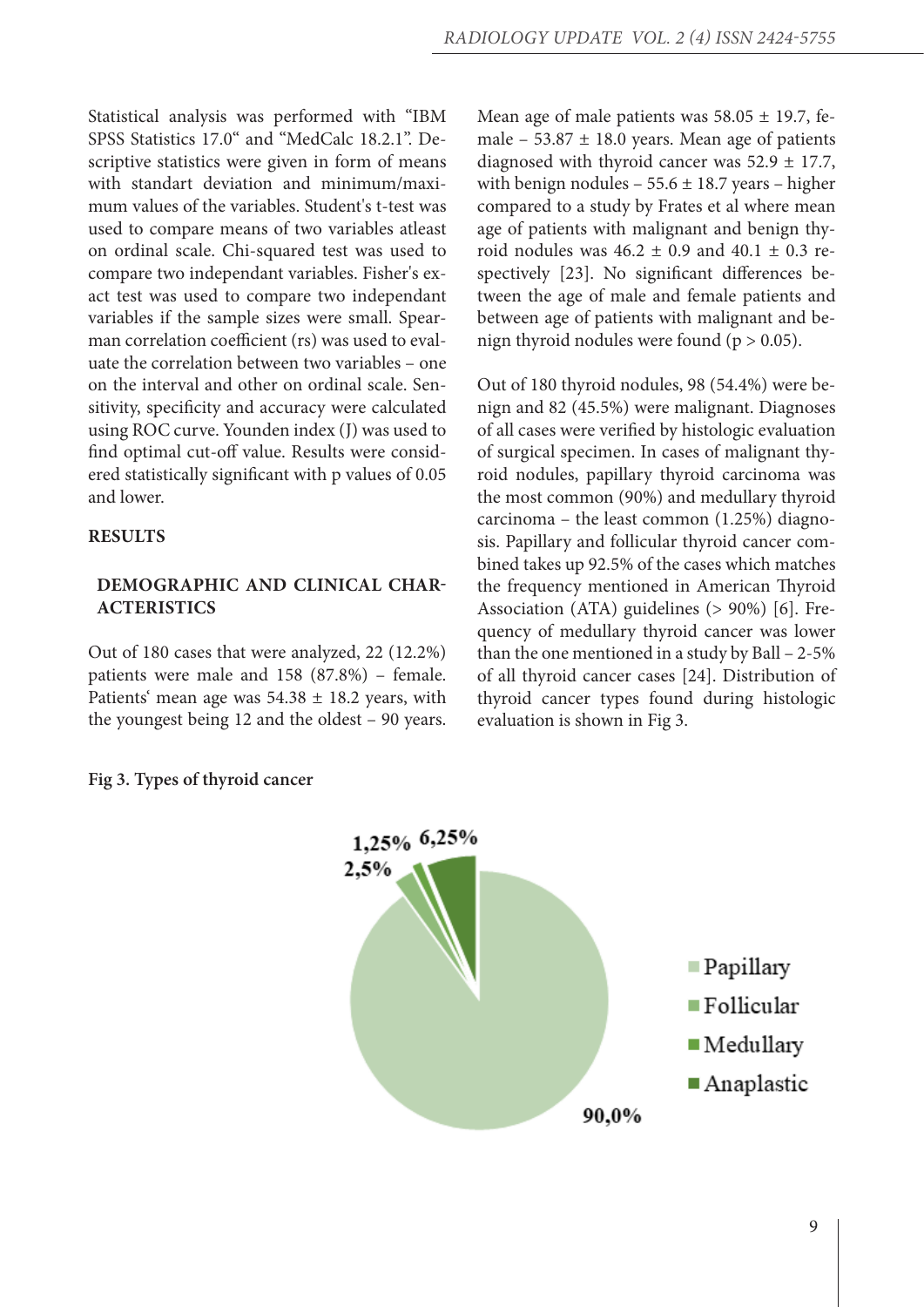## THYROID ULTRASOUND

Most of the benign thyroid nodules (80.6%) measured during thyroid US procedure were bigger than 1 cm. In comparison, number of malignant nodules that were smaller than 1 cm was significantly higher (53.7%) than benign (19.4%),  $p < 0.001$ . These results correspond to the conclusions of a study by Cavallo et al that larger nodules have lower malignancy rate [25]. 22 (22.4%) benign and 11 (13.4%) malignant thyroid nodules had a well-defined hypoechoic halo, which is usually a sign suggesting benignity [26], however, no significant difference was found between benign and malignant nodules  $(p = 0.127)$ . In cases of multiple thyroid nodules

malignancy was found in 19 (41.3%) cases, 27 (58.7%) were benign. Some authors have found that a higher number of thyroid nodules suggest a higher risk of malignancy [27], however, no significant differences in malignancy rates in cases of multiple thyroid nodules were found ( $p = 0.607$ ).

Benign and malignant thyroid nodules did not significantly differ in composition ( $p > 0.05$ ). Using 2017 ACR TI-RADS, mean score awarded for composition was  $0.27 \pm 0.7$  for benign nodules and  $1.35 \pm 1.45$  points for malignant nodules. No significant difference between these scores was found ( $p = 0.651$ ). Distribution of thyroid nodule composition types established during thyroid US is shown in Table 3.

|                       | All nodules | <b>Benign</b> | Malignant  |
|-----------------------|-------------|---------------|------------|
| Solid                 | 87 (48.3%)  | 48 (48.5%)    | 39 (47.6%) |
| Mixed cystic or solid | 89 (49.7%)  | 46 (47.4%)    | 43 (52.4%) |
| Spongiform            | $4(2.2\%)$  | $4(4.1\%)$    |            |

Most of the thyroid nodules were hypoechoic (74.4%). In ACR TI-RADS hypoechogenicity is established as sign that suggests malignancy [5], however, there were no significant difference in frequency of hypoechogenicity among benign and malignant thyroid nodules ( $p > 0.05$ ) No difference was found in scores awarded for echogenicity as well ( $p = 0.281$ ), mean score that benign and malignant nodules were awarded was  $2.23 \pm 0.76$  and  $2.35 \pm 0.71$  points respectively. Distribution of thyroid nodule echogenicity established during thyroid US is shown in Table 4.

|  |  |  | Table 4. Thyroid nodules - echogenicity |
|--|--|--|-----------------------------------------|
|--|--|--|-----------------------------------------|

|                 | All nodules | Benign       | <b>Malignant</b> |
|-----------------|-------------|--------------|------------------|
| Hyperechoic     | $5(2.8\%)$  | $4(4.1\%)$   | $1(1.2\%)$       |
| Isoechoic       | 28 (15.6%)  | $15(15.3\%)$ | 13 (15.9%)       |
| Hypoechoic      | 69 (38.3%)  | 38 (38.8%)   | 31 (37.8%)       |
| Very hypoechoic | 78 (43.3%)  | 41 (41.84%)  | 37 (46.12%)      |

Taller-than-wide shape is said to be a highly suggestive of malignancy [5,27], which corresponds to results found in this study as well – tallerthan-wide shape was significantly more frequent among malignant nodules ( $p = 0.005$ ). Round shape was also found to be more frequent among malignant nodules compared to benign (p <

0.001). Mean TI-RADS score reflects this as well – average amount of points awarded for shape to benign thyroid nodules was  $0.12 \pm 0.6$  while malignant nodules were awarded significantly more points –  $0.51 \pm 1.1$  (p = 0.004). Distribution of thyroid nodule shape established during thyroid US is shown in Table 5.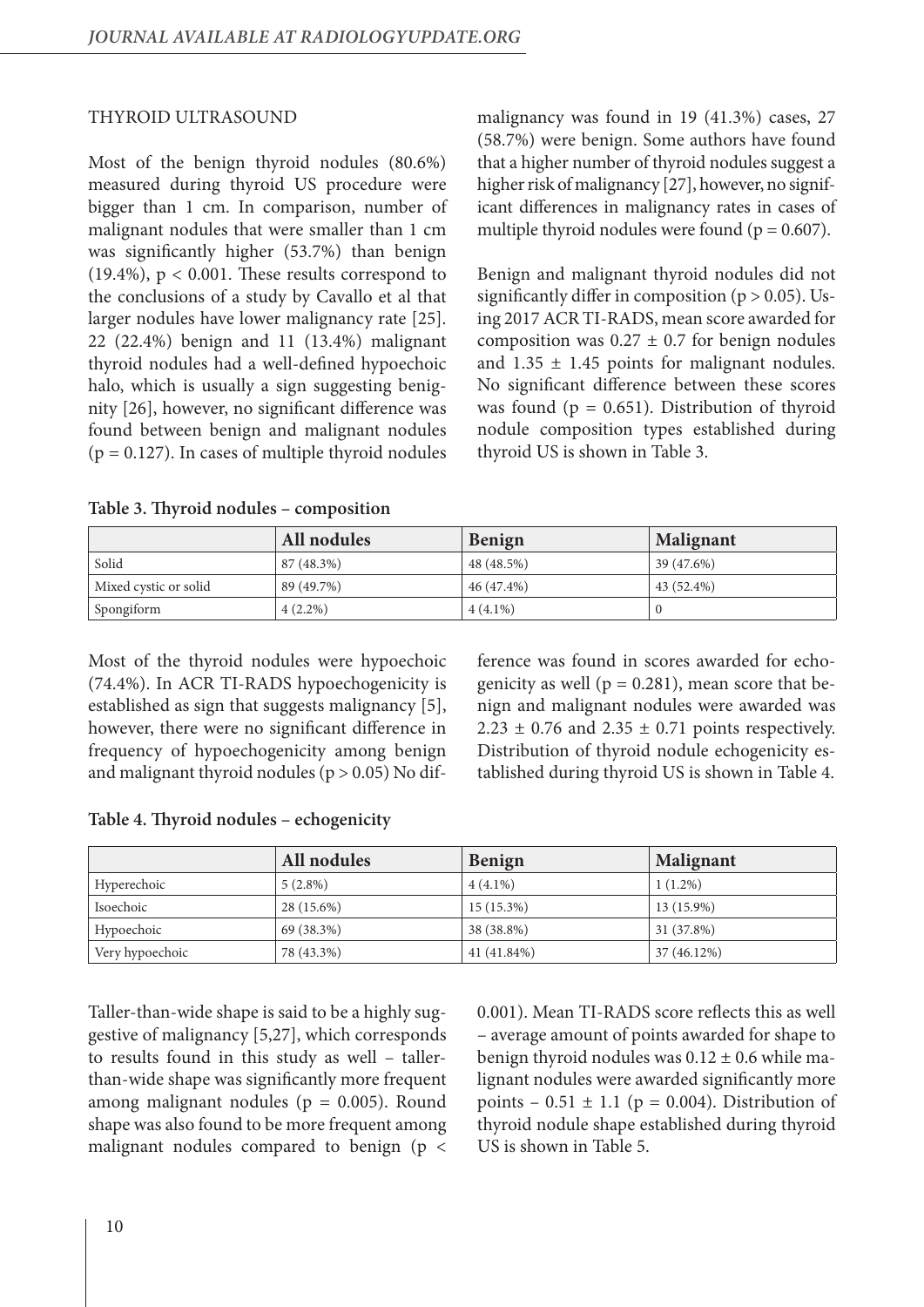|                  | All nodules   | Benign     | Malignant    |
|------------------|---------------|------------|--------------|
| Wider-than-tall  | $119(66.1\%)$ | 85 (86.7%) | 34 (41.5%)   |
| Taller-than-wide | 18 (10%)      | $4(4.1\%)$ | $14(17.1\%)$ |
| Round            | 43 (23.9%)    | $9(9.2\%)$ | 34 (41.5%)   |

## **Table 5. Thyroid nodules – shape**

Malignant thyroid nodules were found to have lobulated or irregular margins more often compared to benign nodules,  $p < 0.001$ . Also, mean score awarded to malignant nodules  $(0.63 \pm 0.49)$  pts.) was significantly higher than that of benign nodules (0.04  $\pm$  0.2 pts.), p < 0.001. Distribution of thyroid nodule margin type established during thyroid US is shown in Table 6.

## **Table 6. Thyroid nodules – margins**

| All nodules            | <b>Benign</b> | <b>Malignant</b> |              |
|------------------------|---------------|------------------|--------------|
| Smooth                 | 124 (68.9%)   | 94 (95.9%)       | $30(36.6\%)$ |
| Lobulated or irregular | 56 (31.1%)    | $4(4.1\%)$       | 52 (63.4%)   |

According to ACR TI-RADS, microcalcifications are associated with papillary thyroid cancer, especially when in combination with other suspicious sonographic features [5]. Similar results were found in this study as well – microcalcifications were more frequent among malignant thyroid nodules while absent echogenic foci was

found more often among benign nodules, p < 0.001. Malignant thyroid nodules were awarded more points  $(1.35 \pm 1.45 \text{ pts.})$  for presense of echogenic foci compared to benign nodules (0.27  $\pm$  0.7 pts.), p < 0.001. Distribution of echogenic foci among thyroid nodules established during thyroid US is shown in Table 7.

## **Table 7. Thyroid nodules – echogenic foci**

|                            | All nodules  | <b>Benign</b> | <b>Malignant</b> |
|----------------------------|--------------|---------------|------------------|
| None or colloid artifacts  | 123 (68.3%)  | 82(83.7%)     | 41 (50%)         |
| <b>Macrocalcifications</b> | $17(9.5\%)$  | $11(11.2\%)$  | $6(7.3\%)$       |
| Microcalcifications        | $40(22.2\%)$ | $5(5.1\%)$    | 35 (42.7%)       |

Points awarded for different sonographic categories: composition, shape, echogenicity, margin and echogenic foci, were added up. Mean total TI-RADS score was significantly higher among malignant thyroid nodules  $(6.3 \pm 2.1 \text{ pts.})$  compared to benign  $(4.1 \pm 1.37 \text{ pts.})$ , p < 0.001. Depending on total score, TI-RADS Level was determined for all thyroid nodules. Distribution of thyroid nodules' TI-RADS Levels and comparison with cancer risk levels presented in a study by Middleton et al [28] are shown in Table 8.

|  |  | Table 8. TI-RADS Levels and malignancy risk comparison |
|--|--|--------------------------------------------------------|
|  |  |                                                        |

|                 | All nodules  | Benign     | Malignant  | Middleton et al<br>cancer risk levels |
|-----------------|--------------|------------|------------|---------------------------------------|
| TR1             |              | $\theta$   |            | $< 2\%$                               |
| TR <sub>2</sub> | $7(3.9\%)$   | $6(3.3\%)$ | $1(0.6\%)$ | $< 2\%$                               |
| TR <sub>3</sub> | 33 (18.3%)   | 27 (15.0%) | $6(3.3\%)$ | $< 5\%$                               |
| TR4             | 98 (54.4%)   | 61 (33.9%) | 37 (20.6%) | $5 - 20%$                             |
| TR <sub>5</sub> | $42(23.3\%)$ | $4(2.2\%)$ | 38 (21.1%) | $\geq 20\%$                           |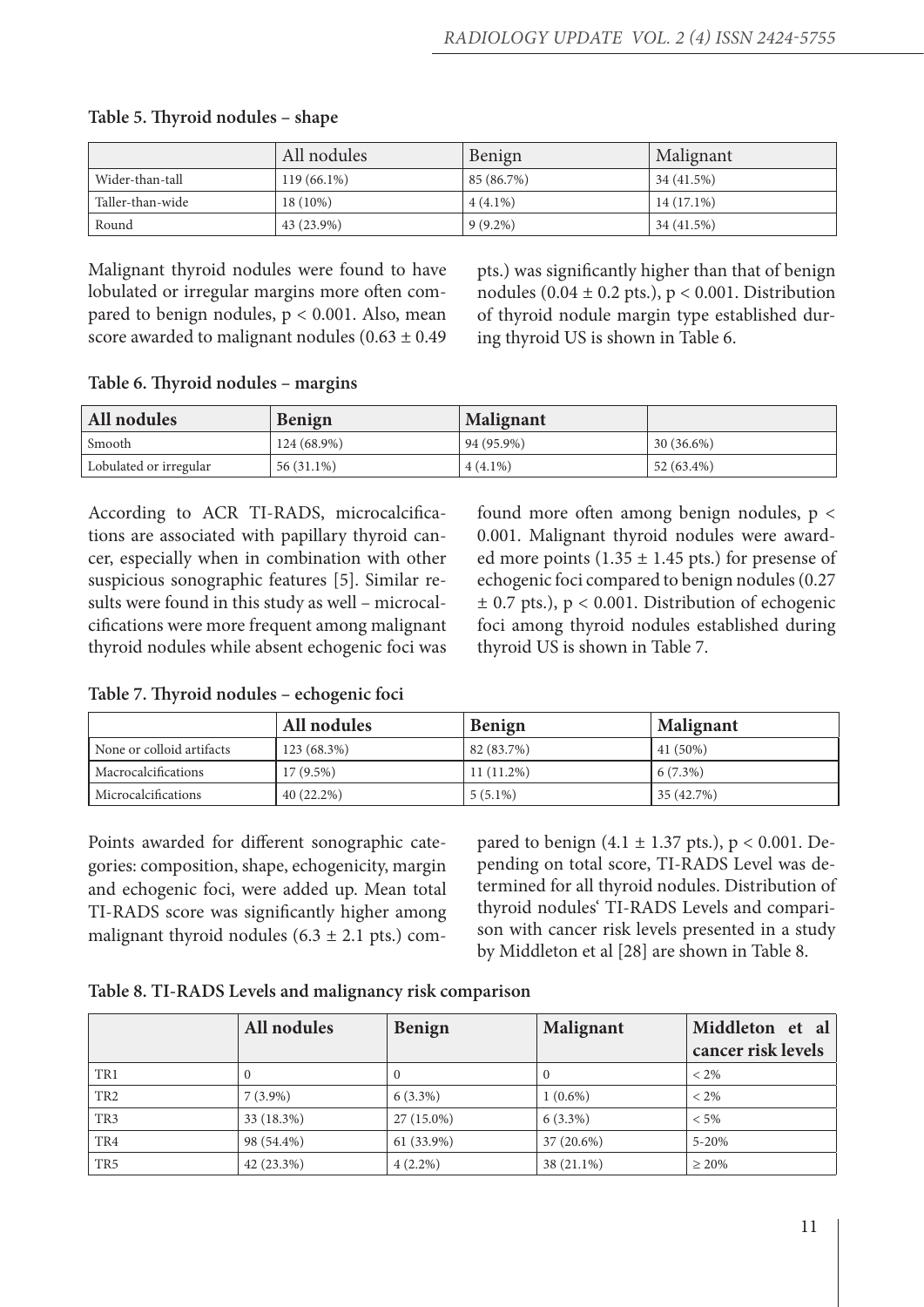Thyroid US using 2017 ACR TI-RADS had a high sensitivity of 82.9% and a lower specificity of 69.4% in predicting the risk of malignancy of thyroid nodules. Compared to studies by Tan et al and Cappelli et al with reported sensitivity

of 41-93% and specificity of 43-84%, the values found in this study are on the higher end of the interval in both sensitivity and specificity. Comparison of thyroid US sensitivity and specificity is shown in Table 9.

**Table 9. Diagnostic value of thyroid US using TI-RADS**

|                     | Sensitivity (%) | Specificity (%) |
|---------------------|-----------------|-----------------|
| Tan et al [20]      | 41              | 84              |
| Cappelli et al [21] | 93              | 43              |
| Trimboli et al [29] | 81              | 62              |
| Horvath et al [30]  | 88              | 49              |
| Stacul et al [22]   | 57              | 67              |
| This study          | 82.9            | 69.4            |

Thyroid US using TI-RADS was found to be an useful and accurate tool in predicting the risk of malignancy. Area under curve (AUC) was 0.822, p < 0.001. Optimal cut-off value was found to be at 5 TI-RADS points (TR4) – the point where both sensitivity and specificity are the highest. ROC curve detailing sensitivity and specificity of Thyroid US using TI-RADS at multiple points is shown in Fig 4.

# **THYROID ULTRASOUND – VASCULAR PATTERNS**

Mixed (both perinodular and intranodular) was the most common (52.2%) type of vascularity. Intranodular flow is generally associated with malignancy [31]. However, as mentioned in a study by Khadra et al [19], no difference in frequency of purely intranodular (weak or intense) vascularity between benign and malignant nodules was found in this study as well. Mixed vascularity was more common among benign (p = 0.003) and weak perinodular vascularity was more common among malignant nodules ( $p =$ 0.048). Distribution of vascular patterns among thyroid nodules established during thyroid Doppler US is shown in Table 10.

Thyroid nodules were awarded less TI-RADS points if the vascularity was of intranodular type – weak and negative correlation was found between total amount of TI-RADS points and vascular patterns ( $rs = -0.238$ ,  $p = 0.001$ ). This correlation is shown in Fig 5.

**Fig 4. Diagnostic value of Thyroid US using TI-RADS – ROC curve**



Some authors in their studies report good diagnostic value of thyroid nodule vascular patterns in predicting the risk of malignancy: Varverakis et al – sensitivity of 70% and specificity 66% [32], Sultan et al – sensitivity of 90% and specificity 88% [33]. However, in this diagnostic value of thyroid nodule vascular patterns evaluated with Doppler US was found to be low (sensitivity of 40% and specificity of 36.7%) with more likeness to the results of a study by Lyshchik et al where sensitivity was found to be 65.2% and specificity 52.5% [33]. Diagnostic value of thyroid nodule vascular patterns is shown in Table 11.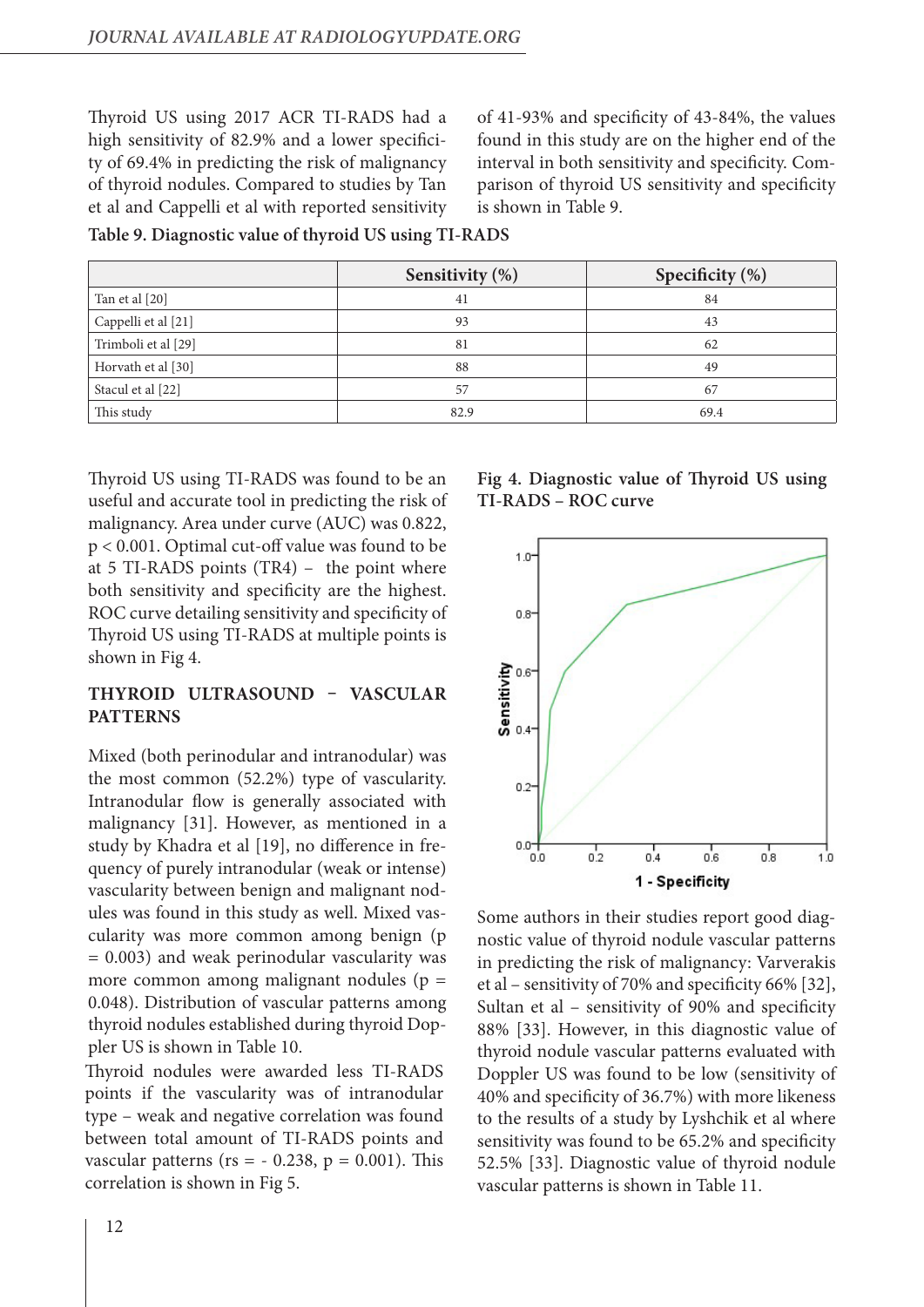| Vascular patterns    | All nodules | <b>Benign</b> | <b>Malignant</b> |
|----------------------|-------------|---------------|------------------|
| Absent               | $17(9.4\%)$ | $4(4.1\%)$    | 13 (15.9%)       |
| Weak perinodular     | 63 (35%)    | 28 (28.57%)   | 35 (42.68%)      |
| Intense perinodular  | 5(2.78%)    | $4(4.08\%)$   | $1(1.21\%)$      |
| Weak intranodular    | $1(0.56\%)$ | $1(1.02\%)$   | $\Omega$         |
| Intense intranodular | 0           |               |                  |
| Mixed                | 94 (52.2%)  | $61(62.2\%)$  | 33 (40.2%)       |

|  |  |  | Table 10. Thyroid nodules - vascular patterns |  |
|--|--|--|-----------------------------------------------|--|
|--|--|--|-----------------------------------------------|--|

## **Fig 5. Correlation between vascular patterns and TI-RADS score**



**Table 11. Vascular patterns – diagnostic values in determining risk of malignancy**

| <b>Sensitivity</b>         | <b>Specificity</b>        | <b>Positive predictive</b><br>value | Negative predictive<br>value |
|----------------------------|---------------------------|-------------------------------------|------------------------------|
| 40.24% (95% CI 0.296-0.52) | 36.73% (95% CI 0.27-0.47) | 34.74% (95% CI 0.28-0.42)           | 42.35% (95% CI 0.35 - 0.52)  |

## **CONCLUSIONS**

In our study sonographic features: irregular or lobulated margin, taller-than-wide shape and microcalcifications were found to be more common among malignant thyroid nodules. While thyroid ultrasound using TI-RADS had good

diagnostic value in predicting malignancy (sensitivity – 82.9%, specificity – 69.4%), vascular patterns had low sensitivity (40.2%) and specificity (36.7%). Thyroid nodules with intranodular vascularity were found to have a lower TI-RADS score.